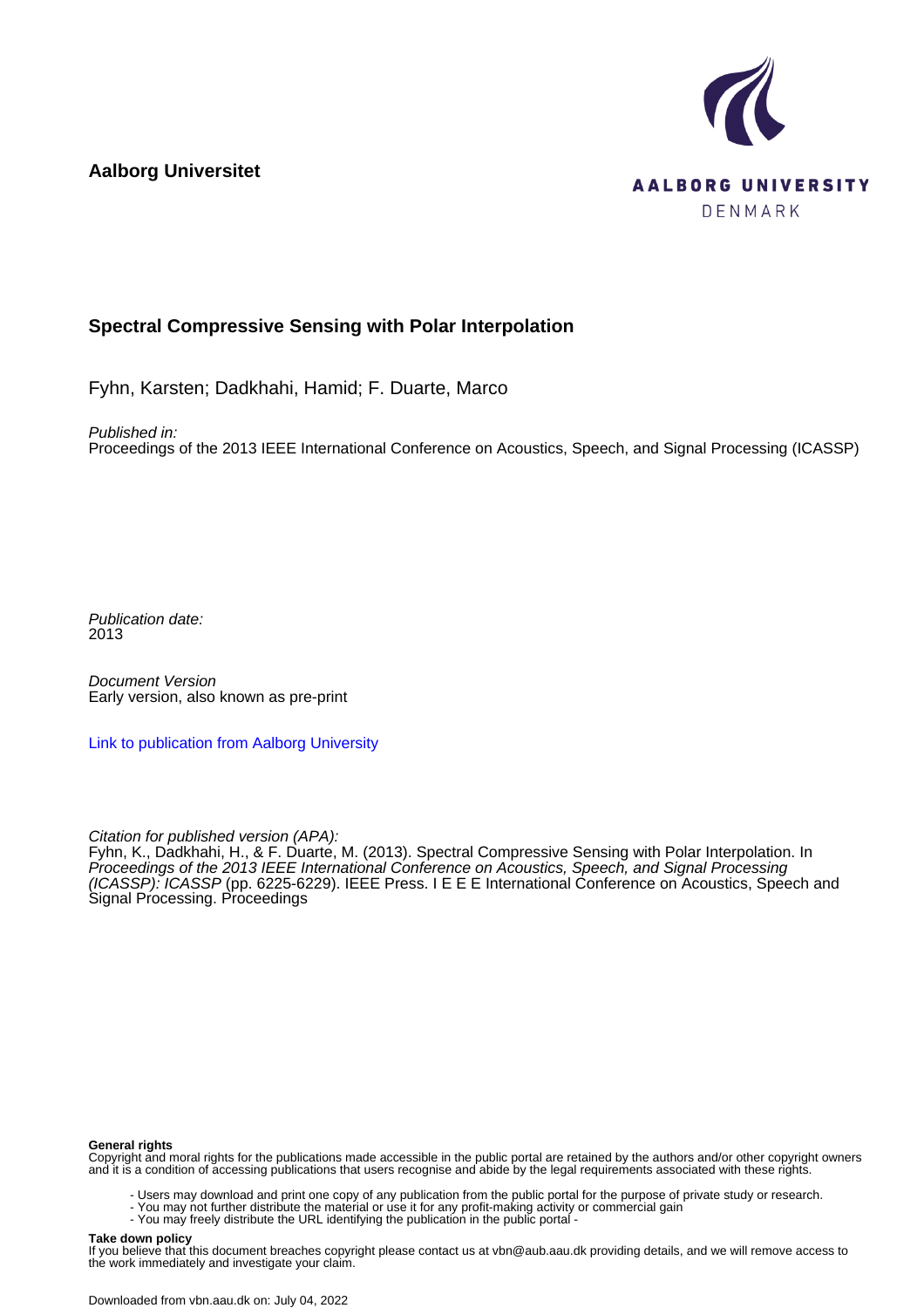© 2013 IEEE. Personal use of this material is permitted. Permission from IEEE must be obtained for all other users, including reprinting/republishing this material for advertising or promotional purposes, creating new collective works for resale or redistribution to servers or lists, or reuse of any copyrighted components of this work in other works.

# SPECTRAL COMPRESSIVE SENSING WITH POLAR INTERPOLATION

*Karsten Fyhn*<sup>∗</sup> *, Hamid Dadkhahi*† *, Marco F. Duarte*†

<sup>∗</sup>Dept. of Electronic Systems, Aalborg University, Denmark. †Dept. of Electrical and Computer Engineering, University of Massachusetts Amherst, USA.

### ABSTRACT

Existing approaches to compressive sensing of frequencysparse signals focuses on signal recovery rather than spectral estimation. Furthermore, the recovery performance is limited by the coherence of the required sparsity dictionaries and by the discretization of the frequency parameter space. In this paper, we introduce a greedy recovery algorithm that leverages a band-exclusion function and a polar interpolation function to address these two issues in spectral compressive sensing. Our algorithm is geared towards line spectral estimation from compressive measurements and outperforms most existing approaches in fidelity and tolerance to noise.

*Index Terms*— Compressive sensing, frequency-sparse signals, spectral estimation, polar interpolation

## 1. INTRODUCTION

One of the most popular thrusts in compressive sensing (CS) research has focused on the recovery of signals that are spectrally sparse (i.e., that have a sparse frequency-domain representation) from a reduced number of measurements [1–5]. Such *frequency-sparse signals* bring up a novel issue in the formulation of the CS recovery problem: frequency-domain representations have a continuous parameter space, while CS is inherently rooted on discretized signal representations.

Aiming for an increasingly dense sampling of the frequency parameter space introduces performance issues in sparsity-leveraging algorithms. In particular, increasing the resolution of the parameter sampling worsens the coherence of the dictionary that provides sparsity for relevant signals. This both prevents certain algorithms from finding the sparse representation successfully and introduces ambiguity on the choice of representations available for a signal in the dictionary. Initial contributions address such issues by modifying the sparsity prior, the recovery algorithm, or both, to be tailored to the intricacies of the signal representation [5–8].

Interestingly, CS recovery of frequency-sparse signals can be formalized in two different ways: recovery of the signal samples, and recovery of the signal's component frequencies. Previous contributions have almost exclusively focused on the former; their performance for the latter goal is limited by the representation leveraged during CS. Particularly, the required discretization of the parameter space explicitly limits the performance of compressive frequency estimation.

In this paper, we improve over existing approaches by introducing interpolation steps within CS recovery algorithms that break the discretization barrier implicit in CS and are able to improve the quality of frequency parameter estimation. While such interpolation is considered briefly and integrated to a simple recovery algorithm in [5], we introduce a novel polar interpolation approach that leverages the fact that frequency-sparse signals are translation-invariant in the frequency domain. We couple polar interpolation with a more sophisticated CS greedy recovery approach to improve the performance of spectral CS over existing algorithms. We provide experimental evidence that shows improved frequency estimation performance against approaches previously proposed for spectral CS signal recovery: in some cases, our estimates are more precise than those from the baseline approaches, while in other cases we match the precision of the baseline with greatly reduced computational complexity.

#### 2. BACKGROUND AND RELATED WORK

Compressive sensing (CS) is a technique to simultaneously acquire and reduce the dimensionality of sparse signals in a randomized fashion. More precisely, in the CS framework, a signal  $f \in \mathbb{C}^N$  is sampled by M linear measurements of the form  $y = Af$ , where A is an  $M \times N$  sensing matrix and  $M \ll N$ . In practice, the measurements are acquired in the presence of noise z, in which case we have  $y = Af + z$ .

In many applications, the signal f is not sparse but has a sparse representation in some dictionary D. In other words, we have  $f = Dx$ , where x is K-sparse (i.e.  $||x||_0 \le K$ ). Under certain conditions on the matrix  $A$  [9, 10], we can recover x from the measurements y through the following  $\ell_1$ minimization problem (which we refer to as  $\ell_1$ -synthesis):

$$
\hat{\mathbf{x}} = \min_{\tilde{\mathbf{x}} \in \mathbb{C}^N} ||\tilde{\mathbf{x}}||_1 \text{ s.t. } ||\mathbf{A}\mathbf{D}\tilde{\mathbf{x}} - \mathbf{y}||_2 \le \epsilon,
$$
 (1)

where  $\epsilon$  is an upper bound on the noise level  $||\mathbf{z}||_2$ . Note that

E-mails: kfn@es.aau.dk, {hdadkhahi,mduarte}@ecs.umass.edu. The first two authors contributed equally to this work. This work was partially supported by The Danish Council for Strategic Research under grant number 09-067056 and by NSF under grant number ECCS-1201835.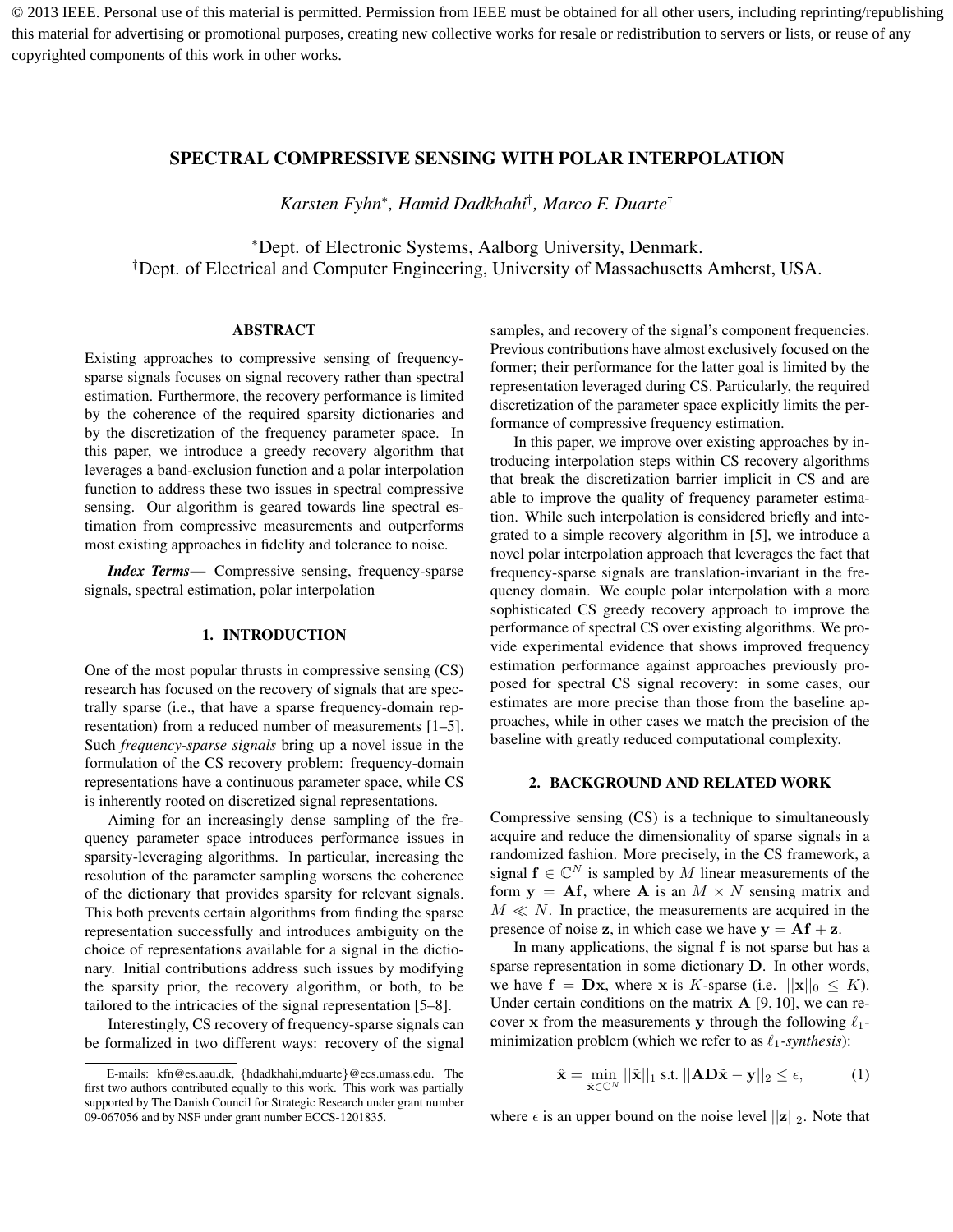optimal recovery of x from the optimization in (1) is feasible only when the elements of the dictionary D form an orthonormal basis, and thus are incoherent [1, 11]. However, in many applications, the signal of interest is sparse in an overcomplete dictionary or a frame, rather than in a basis.

This paper focuses on frequency-sparse signals, which can be modeled as a superposition of  $K$  complex sinusoids with arbitrary frequencies  $\tilde{\omega} = {\omega_1, \omega_2, \dots, \omega_K}$ . The signal  $\mathbf{f} = \begin{bmatrix} f_1 & f_2 & \dots & f_N \end{bmatrix}^T$  is given by

$$
f_n = \sum_{k=1}^{K} x_k e^{j2\pi \tilde{\omega}_k n}, \ \tilde{\omega}_k \in [0, 1], \ n \in \{1, 2, \dots, N\}.
$$
 (2)

Such signals are sparse in the discrete-time Fourier transform (DTFT), when defined using an infinite dictionary. In practice, a finite-length representation of the signal is required, and the transform of choice is the discrete Fourier transform (DFT). Unfortunately, the DFT coefficients for such a frequency-sparse signal are sparse only when the frequencies of the constituent sinusoids are integral. One way to remedy this problem would be to employ a dictionary corresponding to a finer discretization of the Fourier representation. We call such a dictionary a DFT frame of redundancy  $c \in \mathbb{N}$ , containing  $P = c \cdot N$  elements, defined as:

$$
\mathbf{D} = \begin{bmatrix} \mathbf{d}(\omega_1) & \mathbf{d}(\omega_2) & \cdots & \mathbf{d}(\omega_P) \end{bmatrix}, \ \omega_p = \frac{p}{P},
$$

$$
\mathbf{d}(\omega_p) = \begin{bmatrix} d_1(\omega_p) & d_2(\omega_p) & \cdots & d_N(\omega_p) \end{bmatrix}^T, \tag{3}
$$

where  $d_n(\omega) = \frac{1}{\sqrt{2}}$  $\frac{1}{N}e^{j2\pi\omega n}$ . However, the DFT frame violates the incoherence requirement for the dictionary [5].

It has recently been shown in [6] that as far as the recovery of signal  $f$  (instead of the sparse coefficient vector  $x$ ) is concerned, the coherence condition of the dictionary is not necessary, provided that the matrix  $D^H D$  is sufficiently sparse, where  $(\cdot)^H$  designates the Hermitian operation. In this case, the signal f can be recovered via  $\ell_1$ -*analysis*. However, the matrix  $D^H D$  is not sufficiently sparse for DFT frames.

Alternatively, one can take advantage of structured sparsity in spectral CS recovery by using a coherence inhibition model [5]. The resulting structured iterative hard thresholding (SIHT) algorithm can recover the frequency-sparse signal with a DFT frame by avoiding dictionary elements with high coherence. A variation of this method uses a band-exclusion function to achieve the same avoidance [8]. We can define the  $\eta$ -coherence band of the index set S as

$$
B_{\eta}(S) = \bigcup_{k \in S} \{i \mid \mu(i,k) > \eta\}, \ i \in \{1,2,\ldots,P\}, \tag{4}
$$

where  $\mu(i, k) = |\langle \mathbf{d}(\omega_i), \mathbf{d}(\omega_k)\rangle|$  is the coherence between two atoms in the dictionary. The authors use the bandexclusion function to avoid selecting coherent dictionary elements in various greedy algorithms, including Band-excluded Orthogonal Matching Pursuit (BOMP).

More recently, it has been shown that one can recover a frequency-sparse signal from a random subset of its samples using atomic norm minimization [7]. The atomic norm of f is defined as the size of the smallest scaled convex hull of a continuous dictionary of complex exponentials. Thus, the recovery procedure searches over a continuous dictionary rather than a discretized one. The atomic norm minimization can be implemented as a semidefinite program (SDP), which can be computationally expensive. In addition, this formulation does not account for measurement noise, and it is not clear if guarantees can be given for arbitrary measurement settings. Nonetheless, [7] motivates our formulation of algorithms that push past the discretization of the frequency parameter space.

# 3. POLAR INTERPOLATION FOR FREQUENCY ESTIMATION

One way to remedy the discretization of the frequency parameter space implicit in CS is to use interpolation. In [12], a *polar interpolation* approach for translation-invariant signals has been derived. Such signals can be written as a linear combination of shifted versions of a waveform. In a nutshell, the interpolation procedure exploits the fact that translated versions of a waveform form a manifold which lies on the surface of a hypersphere. Thus, any sufficiently small segment of the manifold can be well-approximated by an arc of a circle, and an arbitrarily-shifted waveform can be closely approximated by a point in such arc.

The complex exponentials that compose a DFT frame also form a manifold over a hypersphere, and thus can be approximated by an arc of a circle. This is motivated by the fact that complex exponentials have translation-invariant Fourier transforms, which correspond to an isometric rotation of the time-domain vectors. In this case, the DFT frame samples the frequency parameter space with a steps size  $\Delta = 1/c$ , and we approximate a segment of the manifold  $\mathbf{d}(\tilde{\omega}_i) : \tilde{\omega}_i \in$  $[\omega_p - \frac{\Delta}{2}, \omega_p + \frac{\Delta}{2}]$  by a circular arc containing the three exponentials  $\{d(\omega_p - \frac{\Delta}{2}), d(\omega_p), d(\omega_p + \frac{\Delta}{2})\}$ . Making use of trigonometric identities, the polar interpolator approximates exponentials  $\mathbf{d}(\tilde{\omega}_i)$ ,  $\tilde{\omega}_i \in [\omega_p - \frac{\Delta}{2}, \omega_p + \frac{\Delta}{2}]$ , using linear combinations of the three exponentials [12]:

$$
\mathbf{d}(\tilde{\omega}_{i}) \approx \mathbf{c}(\omega_{p}) + r \cos\left(\frac{2\tilde{\omega}}{\Delta}\theta\right) \mathbf{u}(\omega_{p}) + r \sin\left(\frac{2\tilde{\omega}}{\Delta}\theta\right) \mathbf{v}(\omega_{q}),
$$
\n
$$
\begin{bmatrix}\n\mathbf{c}(\omega_{p})^{T} \\
\mathbf{u}(\omega_{p})^{T} \\
\mathbf{v}(\omega_{p})^{T}\n\end{bmatrix} = \begin{bmatrix}\n1 & r \cos(\theta) & -r \sin(\theta) \\
1 & r & 0 \\
1 & r \cos(\theta) & r \sin(\theta)\n\end{bmatrix}^{-1} \begin{bmatrix}\n\mathbf{d}(\omega_{q} - \frac{\Delta}{T})^{T} \\
\mathbf{d}(\omega_{p})^{T} \\
\mathbf{d}(\omega_{p} + \frac{\Delta}{2})^{T}\n\end{bmatrix},
$$

where r is the  $\ell_2$  norm of each element of the dictionary and  $\theta$  is the angle between  $\mathbf{d}(\omega_p)$  and  $\mathbf{d}(\omega_p - \frac{\Delta}{2})$ . In order to extend the above approximation to sums of  $J$  exponentials with frequencies  $\Omega = {\omega_1, \omega_2, \dots, \omega_J}$ , we define:

$$
\tilde{\mathbf{f}} = \mathbf{C}(\Omega)\boldsymbol{\alpha} - \mathbf{U}(\Omega)\boldsymbol{\beta} - \mathbf{V}(\Omega)\boldsymbol{\gamma},
$$
 (5)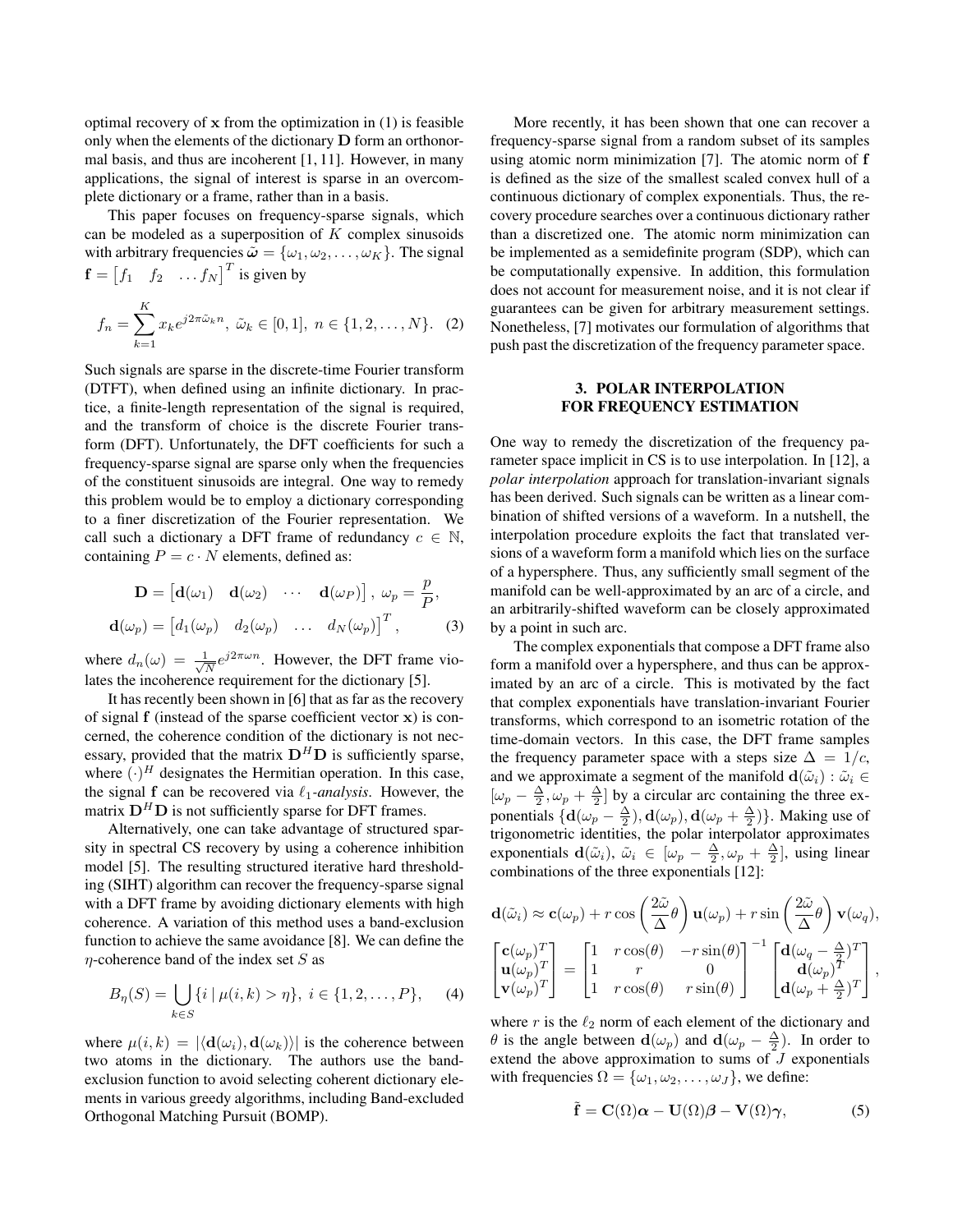$$
\mathbf{C}(\Omega) = \begin{bmatrix} \mathbf{c}(\omega_1) & \mathbf{c}(\omega_2) & \cdots & \mathbf{c}(\omega_J) \end{bmatrix},
$$
  
\n
$$
\mathbf{U}(\Omega) = \begin{bmatrix} \mathbf{u}(\omega_1) & \mathbf{u}(\omega_2) & \cdots & \mathbf{u}(\omega_J) \end{bmatrix},
$$
  
\n
$$
\mathbf{V}(\Omega) = \begin{bmatrix} \mathbf{v}(\omega_1) & \mathbf{v}(\omega_2) & \cdots & \mathbf{v}(\omega_J) \end{bmatrix},
$$
  
\n(6)

where  $\alpha$  represents the amplitude of the signal and  $\beta$  and  $\gamma$ controls the frequency translations. The three coefficient vectors can be estimated using the following constrained convex optimization problem [12]:

$$
(\boldsymbol{\alpha}, \boldsymbol{\beta}, \boldsymbol{\gamma}) = \mathbf{T}(\mathbf{y}, \mathbf{A}, \Omega)
$$
(7)  
= 
$$
\underset{\boldsymbol{\alpha}, \boldsymbol{\beta}, \boldsymbol{\gamma}}{\arg \min} \frac{1}{2\sigma^2} ||\mathbf{y} - \mathbf{A}\tilde{\mathbf{f}}||_2^2 + ||\boldsymbol{\alpha}||_1
$$
  
s.t. 
$$
\begin{cases} \frac{\alpha_j \ge 0}{\sqrt{\beta_j^2 + \gamma_j^2} \le \alpha_j^2 r^2}, \\ \alpha_j r \cos(\theta) \le \beta_j \le \alpha_j r, \end{cases}
$$
 for  $j = 1, ..., J$ ,

where  $A$  is the measurement matrix, and  $v$  is the received compressed signal. The constraints for the optimization problem ensure that the solution consists of points on the arcs used for approximation. The first constraint ensures we have only nonnegative signal amplitudes. The second enforces the trigonometric relationship among each triplet  $\alpha_j$ ,  $\beta_j$ , and  $\gamma_j$ . The last constraint ensures that the angle between the solution and  $\mathbf{d}(\omega_i)$  is restricted to the interval [0,  $\theta$ ]. It is necessary to scale  $\beta$  and  $\gamma$  after the optimization problem [12]:

$$
(\beta_j, \gamma_j) \leftarrow \left( \frac{\beta_j \alpha_j r}{\sqrt{\beta_j^2 + \gamma_j^2}}, \frac{\gamma_j \alpha_j r}{\sqrt{\beta_j^2 + \gamma_j^2}} \right). \tag{8}
$$

This is because the inequality of the second constraint should in fact be an equality. However, the equality would violate the convexity assumption of the optimization. After this normalization, we obtain the signal estimate from (6) and the frequency estimates using the one-to-one relation

$$
\alpha_j \mathbf{c}(\omega_j) + \beta_j \mathbf{u}(\omega_j) + \gamma_j \mathbf{v}(\omega_j) = \alpha_j \mathbf{d} \left( \omega_j + \frac{\Delta}{2\theta} \tan^{-1}(\frac{\gamma_j}{\beta_j}) \right)
$$
\n(9)

The optimization (7), when applied with all parameter values used in the dictionary  $D$ , is named continuous basis pursuit (CBP) in [12]:

$$
(\alpha, \beta, \gamma) = \mathcal{T}(\mathbf{y}, \mathbf{A}, \Omega_{CBP}), \tag{10}
$$

.

where  $\Omega_{CBP} = {\omega_1, \omega_2, \dots, \omega_P}$  is the set of all frequencies that appear in the DFT frame for our application of interest. As posed, CBP has a high computational complexity: it operates on matrices of size  $3N$ , whereas other CS algorithms operate on matrices of size  $N$ . However, its interpolation step has one important advantage: translation-invariance and interpolation enables CBP to reconstruct arbitrary frequencysparse signal while requiring only a small subset of the corresponding dictionary. This makes it possible to incorporate the convex optimization solver into a greedy algorithm that quickly finds a rough estimate, which is then improved upon by a convex optimization solver.

# 4. BAND-EXCLUDED INTERPOLATING SUBSPACE PURSUIT

We incorporate the convex optimization (7) and band-exclusion (4) in a Subspace Pursuit algorithm [13]. We call this algorithm Band-Excluded Interpolating Subspace Pursuit (BISP), which is shown in Algorithm 1.

In the algorithm initialization, the best  $K$  correlating atoms are found and stored in  $S<sup>n</sup>$  by generating a proxy for the sparse signal. The  $K$  atoms are found iteratively, which deviates from the original Subspace Pursuit algorithm where the  $K$  atoms are found in one step. In each iteration, we trim the proxy based on the found atom and the band exclusion function  $B_n(S)$ , as defined in (4). In the main loop, we find the K best atom indices and add them to  $S<sup>n</sup>$ . From  $S<sup>n</sup>$ , we form a set  $\Omega$  consisting of all frequencies corresponding to the indices in  $S<sup>n</sup>$  along with all adjacent indices. This is necessary because the frequencies present in y may not be sufficiently incoherent and may therefore skew the peaks of the proxy estimate. Therefore, as a precaution, we include the closest neighbors on each side. The set  $\Omega$  is input to the convex optimization in (7) along with the measurement matrix and the received signal.

In practice, we found that for noisy measurements it is often preferable to move the minimization objective  $||\mathbf{y} - \mathbf{A}\tilde{\mathbf{f}}||_2^2$ in (7) into a constraint. Moving this fidelity measure from the objective function to a constraint causes the optimization to return the sparsest set of coefficients that yields measurements within the noise range of the observation. If the output is non-existent or trivial, we move the fidelity metric from the objective function to the constraint (or vice versa).

| <b>Algorithm 1 BISP</b>                                                                                |  |  |  |
|--------------------------------------------------------------------------------------------------------|--|--|--|
| <b>INPUTS:</b> Compressed signal $y$ , sparsity $K$ , measurement                                      |  |  |  |
| matrix <b>A</b> and spacing between dictionary elements $\Delta$ .                                     |  |  |  |
| <b>OUTPUTS:</b> Reconstructed signal f and frequency esti-                                             |  |  |  |
| mates $\tilde{\omega}$ .                                                                               |  |  |  |
| <b>INITIALIZE:</b> $\Phi = AD$ , $i = 1, S^0 = \emptyset$                                              |  |  |  |
| while $i \leq K$ do                                                                                    |  |  |  |
| $S^0 = S^0 \cup \arg \max_i  \langle \mathbf{y}, \mathbf{A}_i \rangle , i \notin B_0(S^0), i = i + 1$  |  |  |  |
| end while                                                                                              |  |  |  |
| $\mathbf{y}_r^0 = \mathbf{y} - \mathbf{\Phi}_{S^0} \mathbf{\Phi}_{S^0}^{\dagger} \mathbf{y}, \; n = 1$ |  |  |  |
| LOOP:                                                                                                  |  |  |  |
| repeat                                                                                                 |  |  |  |
| $i = 1, S^n = S^{n-1}$                                                                                 |  |  |  |
| while $i \leq K$ do                                                                                    |  |  |  |
| $S^n = S^n \cup \arg \max_i  \langle \mathbf{y}, \mathbf{A}_i \rangle , i \notin B_0(S^n), i = i+1$    |  |  |  |
| end while                                                                                              |  |  |  |
| $\mathbf{a} = (\mathbf{\Phi}_{S^n})^{\dagger} \mathbf{y}$                                              |  |  |  |
| $S^n = \text{supp}(\text{thresh}(a, K))$                                                               |  |  |  |
| $\Omega = \cup \{ \Delta(s-1), \Delta s, \Delta(s+1)   s \in S^n \}$                                   |  |  |  |
| From T(y, A, $\Omega$ ) obtain f and $\tilde{\omega}$ using (9) and (6)                                |  |  |  |
| $y_r^n = y - Af, n = n + 1$                                                                            |  |  |  |
| <b>until</b> $  y_r^n  _2 < \epsilon \cdot   y_r^{n-1}  _2 \vee n \leq K$                              |  |  |  |
|                                                                                                        |  |  |  |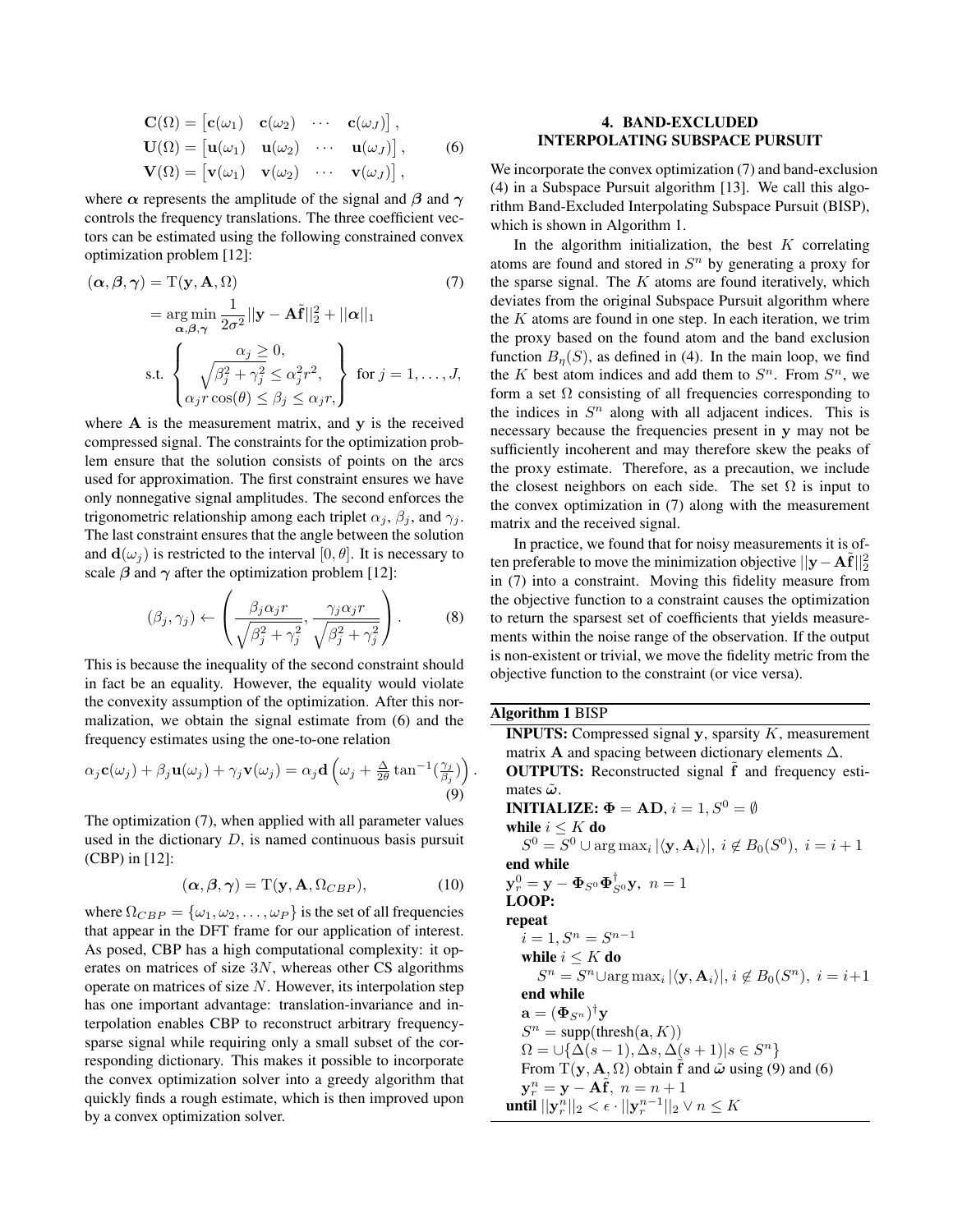

Fig. 1. Frequency estimation performance in noise-less case. The legend is shown in Fig. 2.

#### 5. NUMERICAL EXPERIMENTS

To evaluate Algorithm 1, we have performed two numerical experiments.<sup>1</sup> We generated frequency-sparse signals of length  $N = 100$  containing  $K = 4$  complex sinusoids with frequencies selected uniformly at random. We used a DFT frame with  $c = 5$  ( $\Delta = 0.2$ Hz), and considered well-separated tones so that no two tones are closer than 1Hz of each other. We performed Monte Carlo experiments and averaged over 30 experiments. As measurement matrix<sup>2</sup> we used a Gaussian matrix  $A \in \mathbb{R}^{M \times N}$ . We set  $M = \kappa N$ , where  $\kappa \in (0, 1]$  is the CS subsampling rate. We compare our proposed Algorithm 1 with six state-of-theart methods:  $\ell_1$ -synthesis,  $\ell_1$ -analysis, SIHT, SDP, BOMP, and CBP. As performance measure, we use the Hungarian algorithm [15, 16] to find the best matching between the estimated and true frequencies. For the algorithms that return a dense DFT coefficient vector or a reconstructed signal  $(\ell_1$ synthesis,  $\ell_1$ -analysis, SIHT, and SDP), we apply the MUSIC algorithm [17] on the reconstructed signal to estimate its frequencies. In the BISP and BOMP algorithms, we exclude atoms with coherence  $\eta > 0.25$  using (4).

For the first experiment, we explore a range of subsampling ratios  $\kappa$  with noiseless measurements to verify the level of compression that allows for successful estimation. We set  $\epsilon = 10^{-10}$  for the relevant algorithms. The result of the numerical experiment is shown in Figure 1. In the noiseless case, SDP obtains the best result. The polar interpolation algorithms (CBP and BISP) both converge to a given estimation precision, which corresponds to the level of approximation error. When the number of measurements  $M$  is sufficiently



Fig. 2. Frequency estimation performance in noisy case.

|                     | <b>Noiseless</b> | <b>Noisy</b> |
|---------------------|------------------|--------------|
| $\ell_1$ -analysis  | 9.5245           | 8.8222       |
| $\ell_1$ -synthesis | 2.9082           | 2.7340       |
| <b>SIHT</b>         | 0.2628           | 0.1499       |
| <b>SDP</b>          | 8.2355           | 9.9796       |
| <b>BOMP</b>         | 0.0141           | 0.0101       |
| <b>CBP</b>          | 46.9645          | 40.3477      |
| <b>BISP</b>         | 5.4265           | 1.4060       |

Table 1. Average computation times in seconds.

small, CBP outperforms  $\ell_1$ -synthesis. The performance of BOMP and SIHT is worst among the algorithms tested. Surprisingly, while the DFT coefficients x found by  $\ell_1$ -synthesis are not sparse and do not match the original frequencies, the signal f is still reconstructed accurately, and so the MUSIC algorithm recovers the frequencies adequately.

For the second experiment, we include measurement noise in the signal model. We fix  $\kappa = 0.5$  and vary the signalto-noise ratio (SNR) from 0 to 20 dB. In the noisy case, the polar interpolation algorithms perform best. This is because their interpolation step relies less on the sparsity of the signal and more on the known signal model and the fitting to a circle on the manifold. Additionally, the presence of noise renders the measurements non-sparse in the dictionaries used by the non-interpolating algorithms, hindering their performance.

The computation time of the algorithms is also of importance, and we have listed the average computation times in Table 1. We observed that most algorithms exhibit computation time roughly independent of M, with the exception of  $\ell_1$ -synthesis and CBP<sup>3</sup>. The table shows that the excellent performance of SDP in Figure 1 is tempered by its high computational complexity, as well as its lack of flexibility on the measurement scheme. Moreover, the relaxation in BISP that accounts for the presence of noise reduces its computation time, increasing its performance advantage over SDP and CBP.

<sup>&</sup>lt;sup>1</sup>The documentation and code for these experiments are made freely available at http://www.sparsesampling.com/scspi, following the principle of Reproducible Research [14].

 $2$ For the SDP algorithm we used a random subsampling matrix, as the algorithm is only defined for such a measurement matrix. The authors would like to thank Gongguo Tang for providing the implementation of SDP.

<sup>3</sup>See results at http://www.sparsesampling.com/scspi.